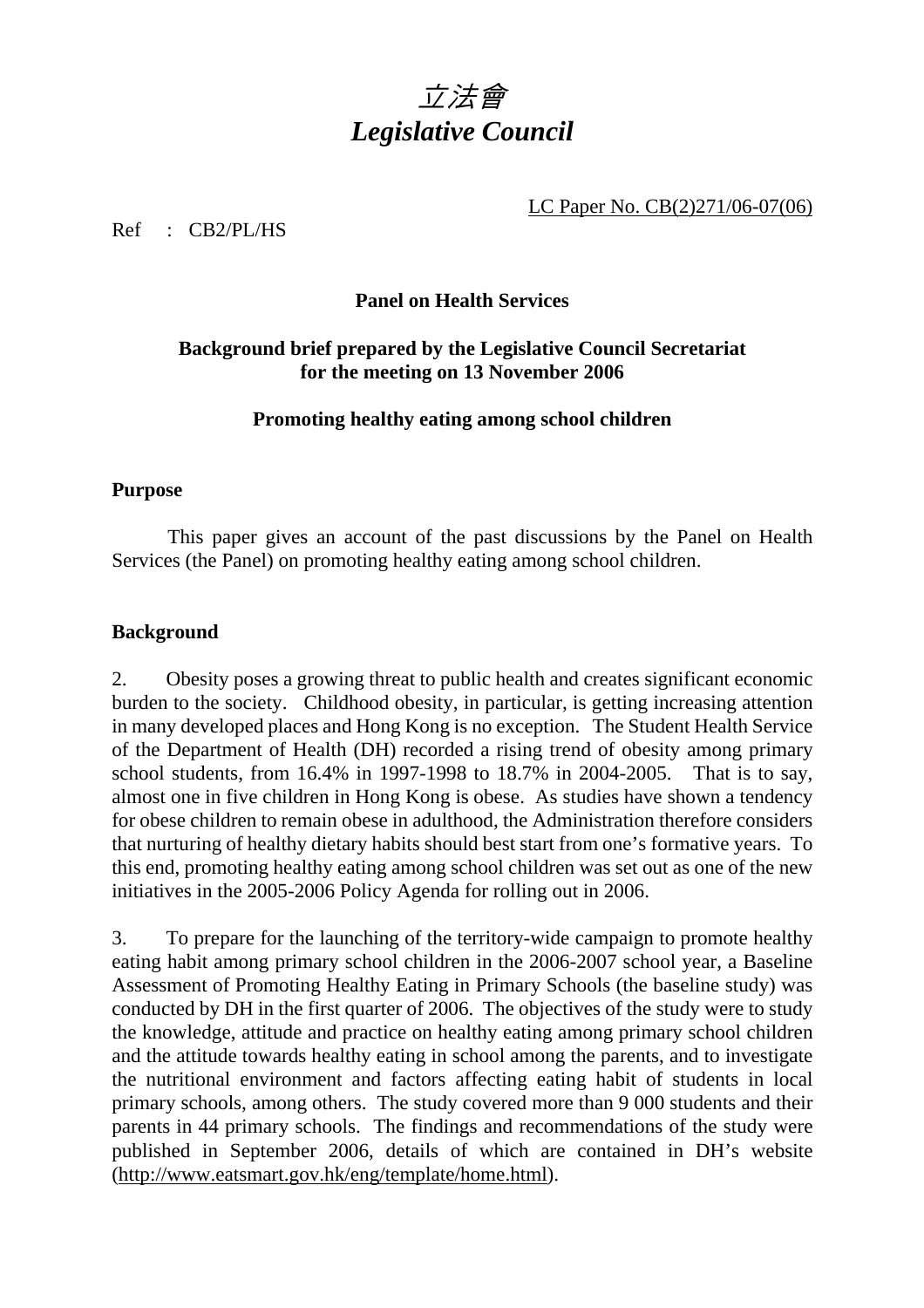### **Past discussions**

### *Measures to address the problem of childhood obesity*

4. The Administration briefed the Panel on 9 January 2006 on the new initiative on promoting healthy eating among school children. Hon LI Fung-ying and Hon Andrew CHENG expressed the view that more forceful and mandatory measures, such as requiring food suppliers to provide healthy lunchboxes and banning tuckshop operators from selling unhealthy snacks, should be taken to address the problem of obesity in children. Hon Andrew CHENG and Hon CHAN Yuen-han were of the view that schools should increase the proportion of sports activities in school curriculum and require each student to take up a sports activity in each school year.

5. The Administration advised that it would consider implementing mandatory measures to contain the problem of childhood obesity if all else failed to do so. In the meantime, efforts would be focused on raising the awareness of the importance of healthy eating among students, teachers, parents and the public; improving the knowledge, attitude and practice towards healthy eating among primary school children; and creating a school and wider environment that supported healthy eating. The Administration further advised that encouraging students to take up more sports and eat healthily was already set out in the guidelines to schools, and work in this regard would continue and be stepped up.

6. Hon Mrs Sophie LEUNG pointed out that given the vast number of schools in the territory, district-based advocacy plans should be drawn up and the support of parent teacher associations (PTAs) should be enlisted to take the initiative forward. Dr Hon KWOK Ka-ki was of the view that without the involvement of the Education and Manpower Bureau (EMB), it would not be possible to promote healthy eating habit among school children.

7. The Administration responded that EMB would certainly be involved in taking the initiative forward. The support of PTAs would also be enlisted, as a partnership approach based on strong inter-sectoral collaboration involving integrated programmes with the participation of Government departments, school staff, students, parents, food suppliers, professional bodies and academia.

### *Targets for measuring the effectiveness of the initiative*

8. Dr Hon Joseph LEE asked whether the Administration had set down any targets for measuring the effectiveness of the new initiative, such as the percentage of obesity among primary and secondary school students.

9. The Administration advised that the extent to which the proportion of obese school children could be reduced would depend not only on the success of the new initiative which targeted the school environment, but also on other factors such as